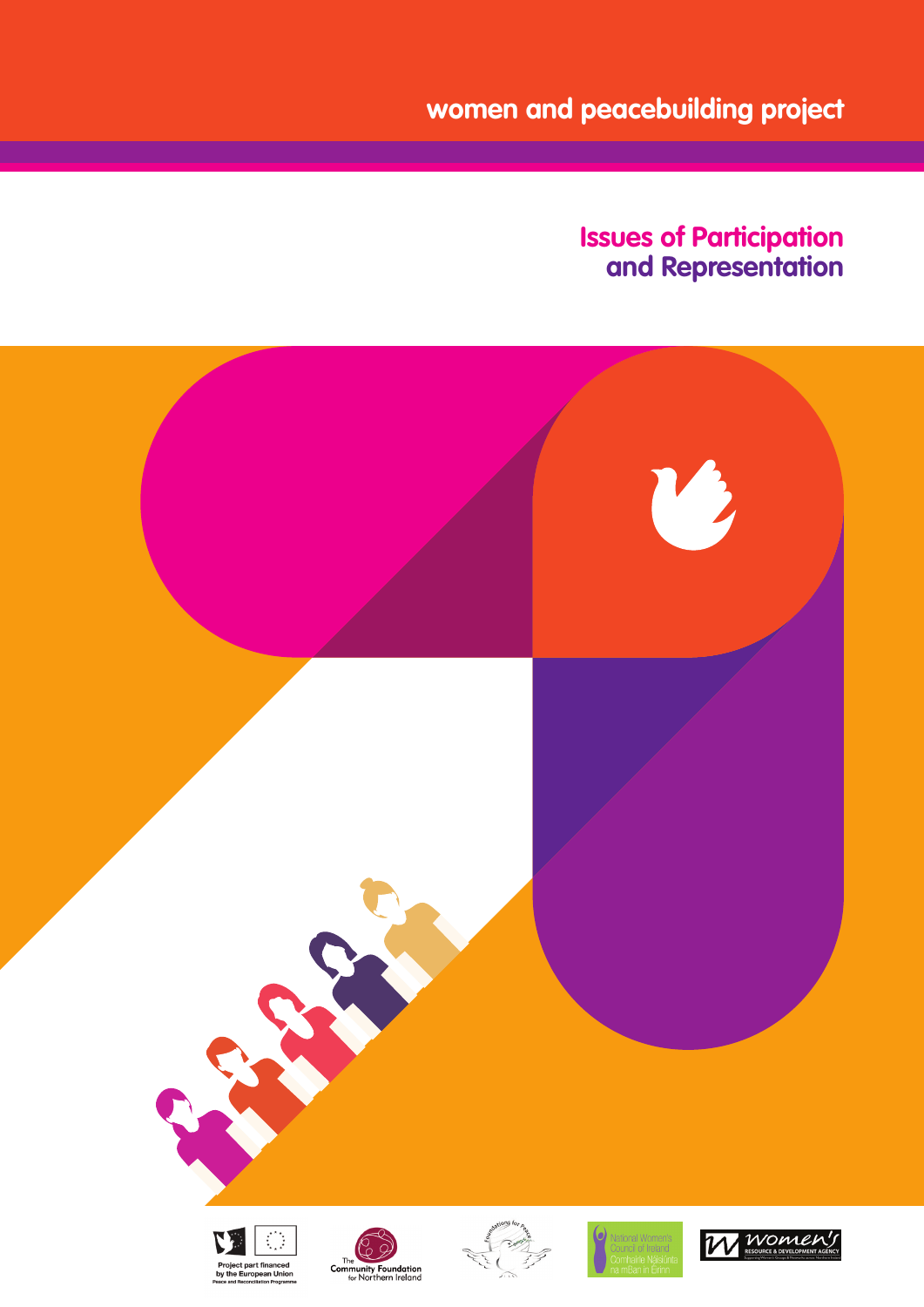The Women and Peacebuilding – Sharing the Learning project is funded under the EU PEACE lll programme for Northern Ireland and the six southern Border Counties. It recognises the fact that the European Union has defined equality between women and men as a fundamental right and builds on this to examine equality in the context of the centrality of conflict transformation in Northern Ireland/Ireland. As such the project draws on the global commitment to women's rights in contested societies as epitomised in the UN Security Council Resolutions 1325 and 1820, on Women, Peace and Security.



### **WOMEN AND PEACEBUILDING: SHARING THE LEARNING**

Drawing on the main provisions of UN Security Council Resolution 1325 the Women and Peacebuilding: Sharing the Learning project focuses on –

**PREVENTION:** Strengthen the efforts to prevent violence against women, including various forms of gender-based violence.

**PARTICIPATION and REPRESENTATION:** Promote and support women's active and meaningful participation in all peace processes as well as their representation in formal and informal decision-making at all levels.

**PROTECTION and SECURITY:** Strengthen efforts to secure the safety, physical and mental health, well-being, economic security and/or dignity of women and girls; promote and safeguard the human rights of women and mainstream a gender perspective into legal and institutional reforms.

**RECOVERY, RELIEF and REHABILITATION:** Promote women's equal access to aid distribution measures, including those dealing with the specific needs of women and girls in all relief and reconstruction programmes.

The material and recommendations contained in this Women and Peacebuilding Briefing Note are based on the views expressed by 700 plus women, from across Northern Ireland and the six northern Border Counties of Ireland, at a series of seminars over the period 2012/2014.

The partnership that designed the Women and Peacebuilding: Sharing the Learning initiative includes:

#### **Community Foundation for Northern Ireland**

An independent grant-making Community Foundation that has been active in Northern Ireland since 1979 and has long been committed to supporting a more just, equal and peaceful society.

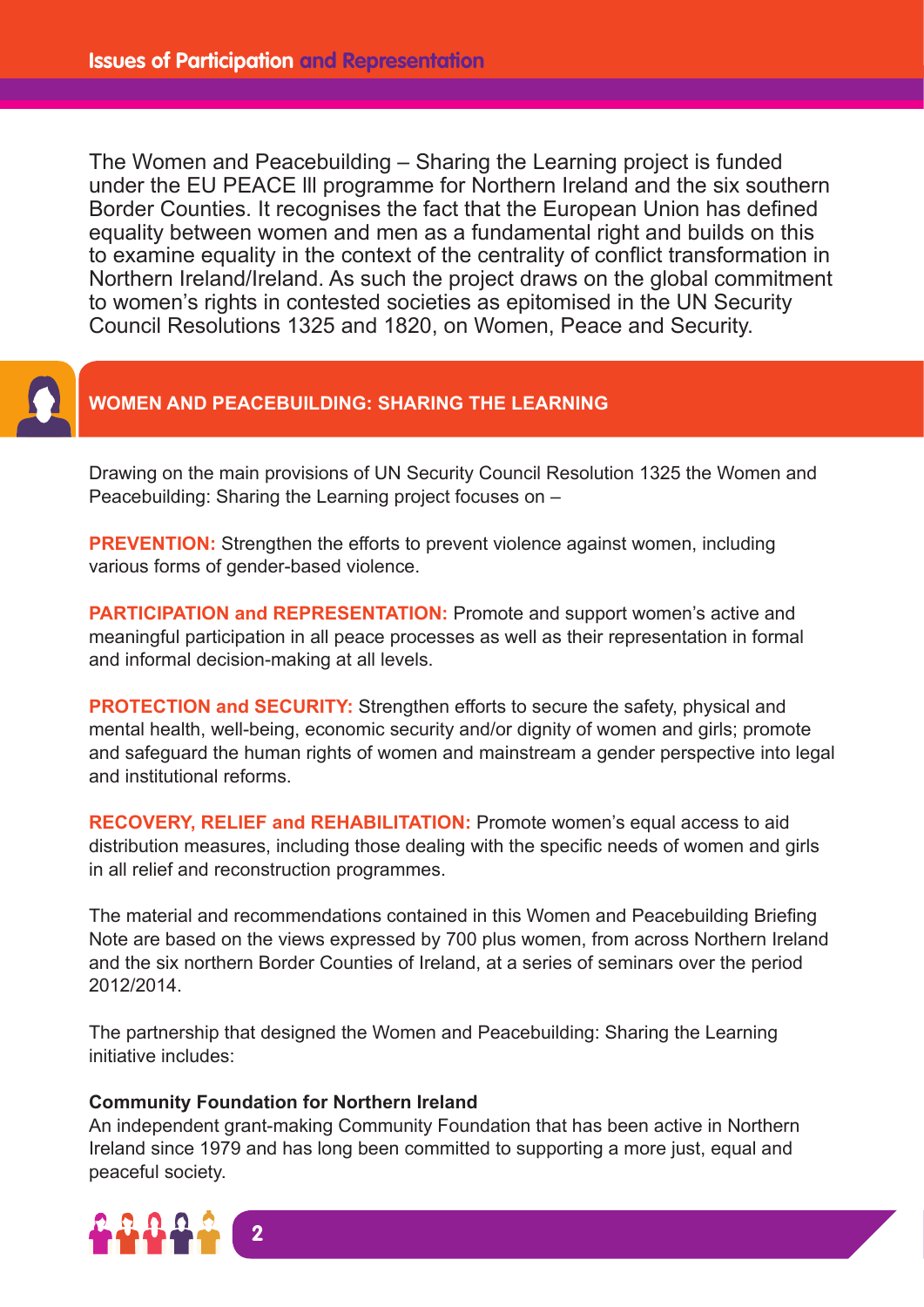#### **Foundations for Peace Network**

A peer Network of in-country based independent Funds and Foundations working in contested societies – Bangladesh; Colombia; Georgia; India; Indonesia; Israel; Mexico; Northern Ireland; Palestine; Serbia; Sri Lanka – that are united by a commitment to social justice and conflict transformation.

#### **National Women's Council of Ireland**

The national women's membership organisation of Ireland committed to equality and the recognition of the positive contribution of women to society.

#### **Women's Resource & Development Agency**

The support organisation for Women's groups and networks across Northern Ireland which works to advance equality and participation of women in society.

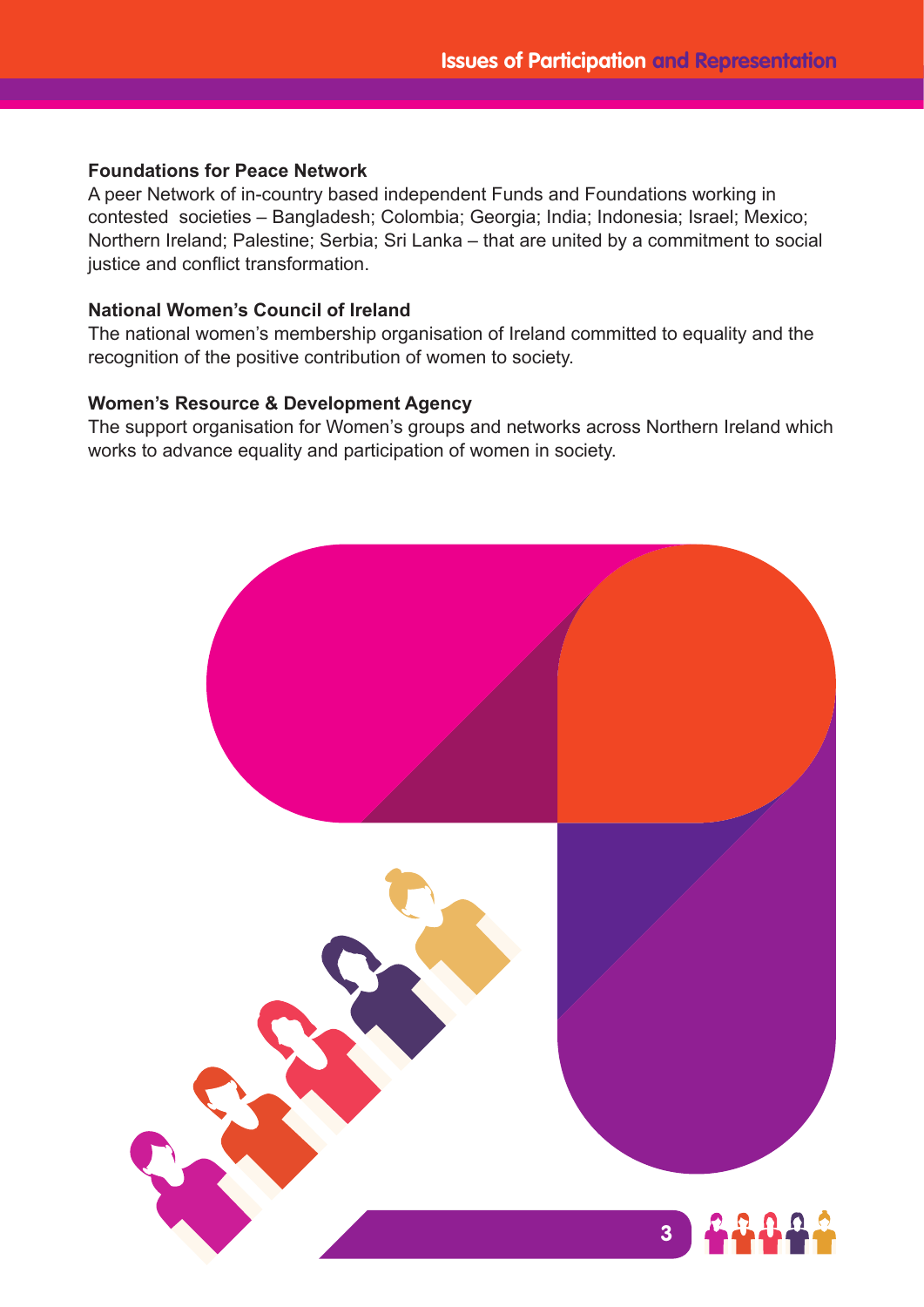### **ISSUES OF PARTICIPATION AND REPRESENTATION**

UN Security Council Resolution 1325 on Women, Peace and Security demands recognition of the role of women in conflict prevention, management and resolution and calls on the international community to take specific steps to enhance the meaningful participation of women in these processes, as well as to protect women in situations of conflict and post conflict transition. Actions to increase women's participation in both formal political decisionmaking and in the informal sphere of policy influence is essential if women are to be seen as more than either victims, carers or passive observers. The challenges of ensuring participation and empowerment lie at the core of UN Security Council Resolution 1325, with the additional dimension of working to ensure that such participation is inclusive rather than elitist in nature. It has long been argued that an inclusive approach requires an investment in the empowerment and confidence-building of women, alongside proactively creating space for both their voices to be heard and their ideas and priorities to be reflected.



### **WHAT WOMEN SAID ABOUT ISSUES OF PARTICIPATION AND REPRESENTATION**

Workshops were organised to ask women about issues of Participation and Empowerment. Women attending the Workshops were asked the following questions –

- How would having more women participating and making decisions on strategic bodies/decision-making institutions make a difference?
- Do you feel women's participation on these bodies/groups is better or worse now than 15 years ago? In what way?

The issues raised through the Workshop discussions included the following –

- **i) How would having more women participating and making decisions on strategic bodies/decision-making institutions, make a difference?**
- Women bring a different perspective in decision-making roles, often using 'empathy rather than sympathy' when analysing issues and making decisions. Women use their emotional intelligence to provide different perspectives on issues and are listeners which can often result in a greater sense of consensus with regard to outcomes.
- Women tend to bring experience of both the domestic (private) sphere as well as the public environment, thus enabling them to apply a holistic approach to dealing with issues. Consequently women are more likely to place a priority on a range of social issues such as health and education agendas.

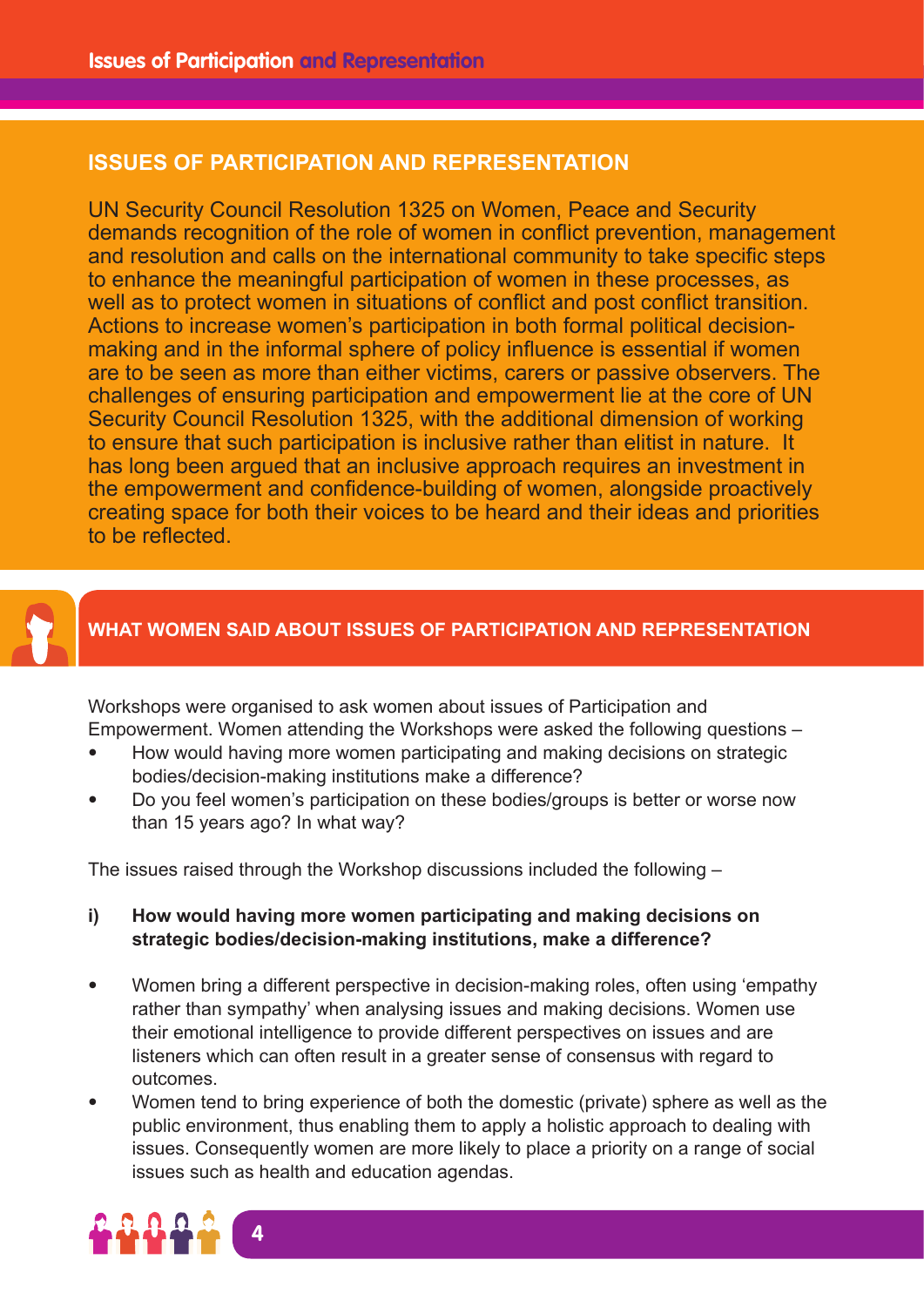- While it would make a difference in having more women involved in decision-making roles it was felt that many women do not value their contribution and that there is a real imperative to build self-confidence and esteem amongst women. Many women have 'run out of energy' – they need to be empowered and supported.
- Dependence on all female decision-making forum is as undesirable as the current situation of under-representation. What many women expressed a preference for was balanced representation.
- It was noted that given that women represent half the population of Ireland it says something about the current situation that we still have to ask this question – on an individual level it was felt that it is not always easy for women to make a significant difference. There needs to be a critical mass before there is any chance of seeing a transformative impact on society.
- It was felt that there were differences between women and men when it comes to applying for, and taking up positions on, decision-making boards. Men accept the validity of their presence; women are concerned about lacking the detailed insight or knowledge in order to make a significant input.
- There was a concern that where women are involved in decision-making bodies/ agencies, the level of their representation decreases with ascending hierarchy – women become less visible. Concern was also expressed about situations where effective decision-making actually takes place outside of the formal decision-making structures, with the ethics of this style of governance often going unchallenged.

### **ii) Do you feel women's participation on these bodies/groups is better or worse now than 15 years ago? In what way?**

- The culture of politics was seen as problematic to women now it is very male and often aggressive and adversarial. There were also concerns expressed that women who entered public life 'played the man's game' simply to survive. There was a need to educate political and public representatives about the difference between aggression and assertiveness.
- Women, in a number of cases, still expressed fears of voicing their views on political issues. There was a sense of implicit – and at times explicit – intimidation if their opinions challenged the political status quo within their communities.
- Given the experience of politics over past years it was felt that much of politics is about 'playing games' and many women simply do not like this, consequently they are more likely to get involved in community action and development rather than formal political life or related decision-making agencies.
- Participants felt that there was a lack of female role models in political life having more women in politics would make politics more inclusive and transparent. The important contribution offered in Ireland by having two women Presidents was cited as a positive example.
- The general view was that women have become increasingly invisible in decisionmaking over the past 15 years notwithstanding the fact that there has been some

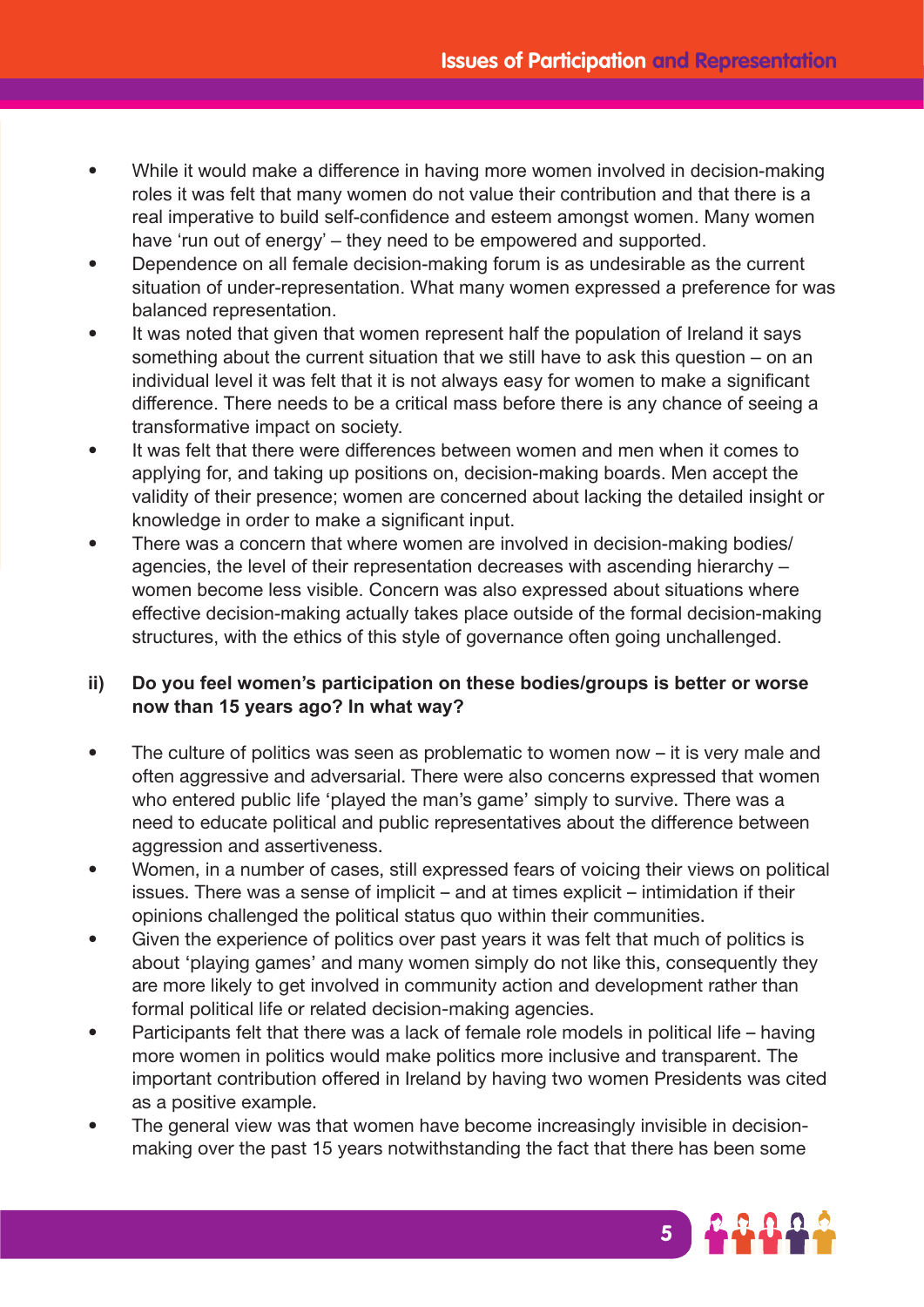increase in the number of women elected to the Northern Ireland Assembly. With the exception of a very small number of high profile women they tend not to be recognised. Where there was some positive change noticed it was at Local Authority level.

- Some women expressed the view that although legislation promoting equality has been enacted attitudes have not changed in any significant manner. Gender specific assumptions prevail and mind sets have not changed. While men have a support system (usually their families) that allows them to become politically active, this can be more difficult for women.
- Over recent years in the community and voluntary sectors there was a feeling that committees and boards have tended to be increasingly dominated by men, particularly where participation is remunerated.
- For women who live at the margins of the community, such as Traveller women or asylum seekers – both North and South – participation is still significantly more difficult. Hence any strategies to achieve balanced gender participation must also be culturally aware. Whatever the challenges are that citizens face in participating in decision-making and politics, non-citizens do not even have the right to participate.
- Given difficulties experienced with the low levels of women in decision-making, it was suggested that there was a need to strengthen networks and communication in order to develop processes of mutual support for women who were prepared to engage in politics.

### **WHAT OTHERS SAY**

In Northern Ireland concerns have been expressed by a number of women's organisations (Women's Resource & Development Agency; Northern Ireland Women's European Platform, etc.) about the apparent lack of official interest in honouring the provision within the Belfast/Good Friday Agreement concerning *'the right of women to full and equal political participation' and 'the advancement of women in public life'* **(http://www.nio.gov.uk/ agreement.pdf)**. In submitting evidence to the Northern Ireland All Party Working Group on UNSCR 1325 (December 2013), the Commissioner for Public Appointments Northern Ireland concluded that in terms of public appointments there has been no improvement in the statistics concerning the representation of women since 1998. Indeed, he expanded on this statement to suggest that many women, as individuals, report that they feel excluded by the nature of the appointment process and sometimes by the nature of how boards operate. Despite this the Gender Equality Strategy for Northern Ireland (2010) states that *'government will seek to achieve a gender balance on all government-appointed committees, boards and other relevant official bodies'* (Office of the First Minister, and Deputy First Minister, 2010); in

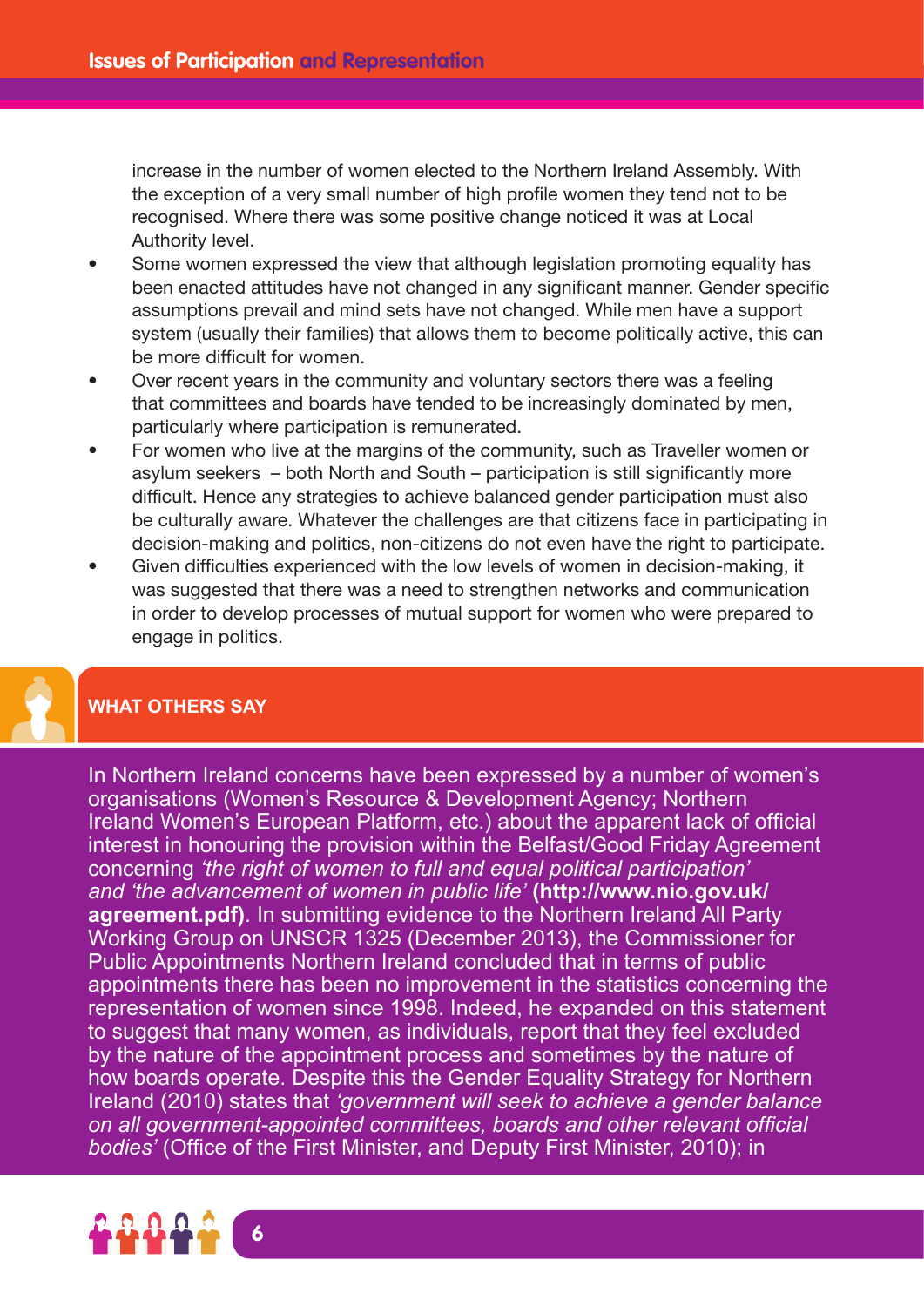Ireland, the Government's National Women's Strategy is also committed 'to increase the number of women in decision-making positions in Ireland', with a government target of ensuring that all state boards have at least 40% of each gender represented.

With regard to the election of women within the formal political system. women currently comprise 19% of all MLAs (Members of the Legislative Assembly) in Northern Ireland and 15% of TDs (Members of Dail Eireann) in Ireland. The Irish Government has introduced gender quota legislation (Electoral Amendment (Political Funding) Bill, 2011) which provides a requirement from all Irish political parties to put forward a minimum of 30% candidates of either gender in the next election. While it is hoped that this will go some way to address imbalances, there has been no similar proposals in Northern Ireland.



# **What the STATISTICS Tell Us**

- only 19% of members of the Northern Ireland Assembly are women.
- Women, young people, people with disabilities and members of the minority ethnic communities are under-represented on public bodies. There are currently over 1400 public appointments, 464 of these are held by women (33%). The percentage of women holding the position of Chairperson of a public appointment Board is 19%.
- There are currently no female Permanent Secretaries in the Northern Ireland Civil Service, and very few Deputy Secretaries. There has been a growth in the proportion of women at the level of Grade 5. Overall, between 2000 and 2012, the representation of women at senior levels in the Civil Service has increased from 11.3% to 32.5%.
- Within the Police Service Northern Ireland women do now occupy 18.6% of Chief Inspector posts; 22.4% of Superintendent posts and 6.3% of Chief Superintendent posts due to assertive action and monitoring.
- 15% of the members of Dail Eireann are female.
- Women account for one in three members of State Boards (34.7%) being outnumbered by men on all national and regional decision-making structures.